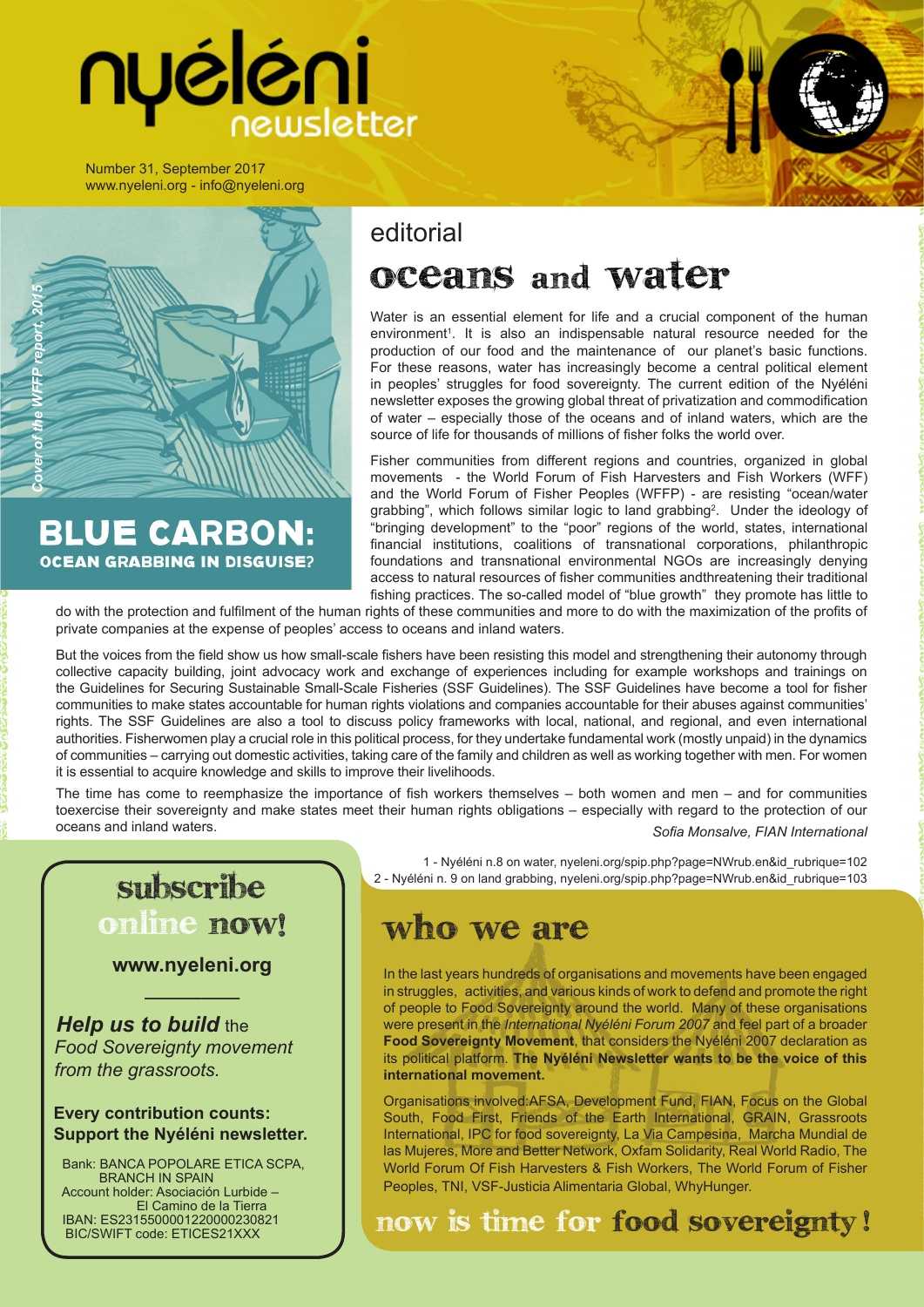# Voice 1

# **Strengthening the role of fisherwomen**

*Rehema Bavumu and Margaret Nakato, WFF and the Katosi Women Development Trust (KWDT) - Uganda*

The understanding of fishing as an activity that involves men going into the lake with boats, ignores the enormous work done by women, in processing, distribution and marketing of fish. Responsibilities for provision of food to fisher households disproportionally rests on women who fend for fish for household consumption as the men are more motivated to fish for the market to service the credit for fishing supplies and income to support livelihoods. Women have to supplement food requirements with agriculture and they operate the numerous food restaurants in fisher communities to feed the mobile fishing community. While the fishermen establish homes at the landing sites, but often move from one site to another in search of more lucrative fishing grounds, women often settle on particular fish landing sites and take on all household responsibilities.

Unfortunately, challenges such as conflicts on land and water in fisher communities lead to loss of access to fishing grounds, as new landlords extend their ownership to the lake and restrict fishers to access such grounds. As a result, women lose land for processing fish, leading to post harvest losses and less fish available in the fisher communities, both for consumption and sale. Lives are directly affected as families have to separate, when men are arrested for trespassing on restricted fishing grounds and the burden of rescuing them rests on women.

Katosi Women Development Trust (KWDT) has subsequently engaged women in addressing land issues to ensure that they are included in local land pressure groups, to understand and become active in resisting evictions from land. Women are further supported to acquire knowledge and skills to improve their livelihoods, including improved fish processing technologies, developing marketing strategies, access to credit as well as working in groups to address social cultural norms that impede women's autonomy.

To cause and trigger change, sustain the change and transform lives, women need to be involved in development initiatives in fishing communities. Their enormous efforts must not only be recognized, but boosted as well.

# in the spotlight

# **Oceans, small-scale fishers and the right to food: resisting ocean grabbing**

Since the 2007/8 financial crises, academics, NGOs, and social movements have argued that a new wave of land-grabbing has been taking place<sup>1</sup>. Responding to what has been called the 'convergence of crises' (finance, food, climate and energy) capital accumulation strategies have increasingly focused on gaining control of the use and benefits of natural resources<sup>2</sup>. In the process, everything from "businesses and NGOs, conservationists and mining industries, or ecotourism companies and the military"3 have in different ways become implicated in this resource grab. While there has been much focus on and inspiring resistance against how these issues have impacted on peasants and small-scale farmers, the struggles of small-scale fisher movements have until recently been overlooked in the primarily 'land-centric' global campaigns.

In order to rectify this, in September 2014 a report titled 'The Global Ocean Grab'<sup>4</sup> was launched by fisher movements and allies. According to the publication, ocean grabbing "means the capturing of control by powerful economic actors of crucial decision-making ... including the power to decide how and for what purposes marine resources are used, conserved and managed." (p. 3) Since then, ocean grabbing has been a key term to frame the threats facing fisher peoples globally. The two global fisher movements, World Forum of Fish Harvesters and Fish Workers (WFF) and the World Forum of Fisher Peoples (WFFP) have drawn on it in statements denouncing pushes for privatization of fisheries<sup>5</sup>, false solutions arising from climate change negotiations<sup>6</sup> and, most recently, the Sustainable Development Goals (SDGs)<sup>7</sup> . The initial ocean grabbing report furthermore covered a wide range of issues that dispossess and/or displace fisher peoples and their communities across the world today, from conservation initiatives, to tourism, to large-scale aquaculture and other extractive industries. Additionally, in appreciation of the huge amounts of fishers that rely on inland water bodies for their way of life, the processes that 'ocean grabbing' aims to put focus on includes: "inland waters, rivers and lakes, deltas and wetlands, mangroves and coral reefs." (p.4) 'Ocean grabbing', as it has been used by the two global fishers movements, therefore aims to put focus on "the exclusion of small-scale fishers from access to fisheries and other natural resources" (p.6) in the many diverse ways that this takes place.

### **Blue growth**

*"When the global fisher movements were founded, the political fight was very much about the small-scale fisheries sector versus the large-scale industry. To date the grounds for contestation have expanded as small-scale fishers are losing access to fishing grounds because of corporate grabbing of land and water. The leaders of the world want to address climate change by putting in place mechanisms that ultimately takes away our access to fishing grounds and give the rights to land and water to the corporate world."* - Margaret Nakato, WFF, Paris COP21<sup>8</sup>

For years, the fisher movements and allies had focused their energies at global level towards struggling for the adoption of the SSF-guidelines (Voluntary Guidelines for Securing Sustainable Small-Scale Fisheries). Parallel to this work of defining alternative visions based on the Human-Rights Based Approach, it became clear that other forces were trying to take questions of what to do with fisheries and ocean resources in a very different direction<sup>9</sup>. As the quote by Margaret Nakato of the WFF suggests, fisher peoples movements with ocean grabbing want to highlight the multifaceted struggle they are waging. It is no longer just about the more 'narrow'

- 5 worldfishers.org/wp-content/uploads/2015/11/CFI\_Statement.pdf.
- 6 worldfishers.org/wp-content/uploads/2015/12/Blue\_Carbon\_Statement.pdf.

9 - For more on how this has impacted on the implementation of the SSF-guidelines, see: worldfishers.org/wp-content/uploads/2016/12/SSFG-Human\_Rights\_vs\_Property\_Rights-EN.pdf.

<sup>1 -</sup> See TNI's report at www.tni.org/files/download/landgrabbingprimer-feb2013.pdf

<sup>2 -</sup> McMichael, P. 2012. *The land grab and corporate food regime restructuing*. The Journal of Peasant Studies. 39 (3-4), 681-701.

<sup>3 -</sup> Fairhead et al. 2012. *Green Grabbing: a new appropriation of nature?* The Journal of Peasant Studies. 39 (2), 237-261, quote from p. 239.

<sup>4 -</sup> Find the report at worldfishers.org/wp-content/uploads/2015/01/The\_Global\_Ocean\_Grab-EN.pdf

<sup>7 -</sup> worldfishers.org/wp-content/uploads/2017/06/WFF.WFFP\_.statement.NYOC\_.June\_.2017.pdf. 8 - Full report of the meeting at worldfishers.org/wp-content/uploads/2016/06/Blue\_Carbon\_ June\_2016.pdf.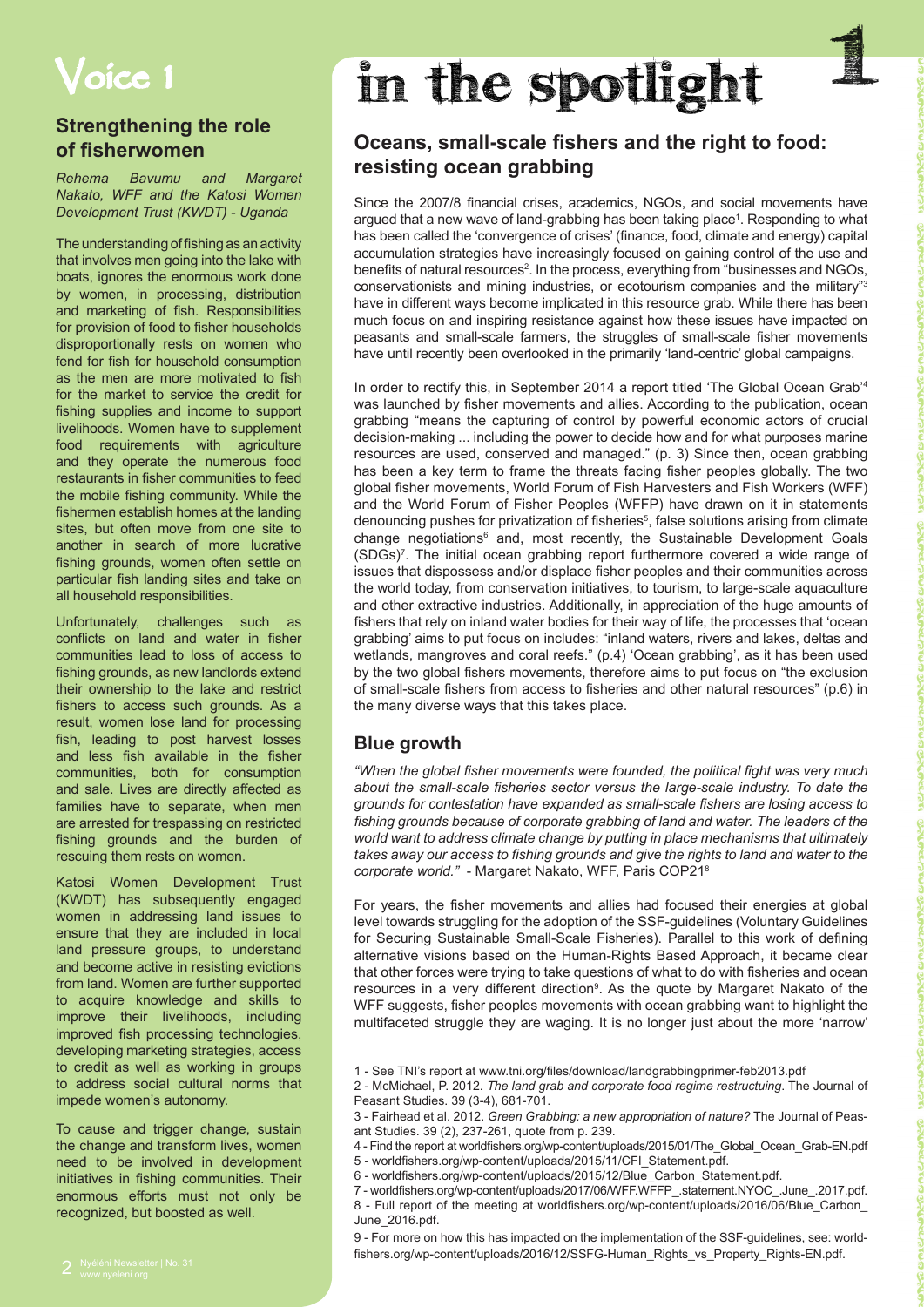# in the spotlight

struggles against the industrial fishing fleet<sup>10</sup>.

In the context of climate change, a contradictory vision of 'blue growth' has been steadily emerging since the Rio +20 meeting. Similar to what its 'green' counterpart envisions on land<sup>11</sup>, blue growth wants to turn climate change and the increasing destruction of the ocean environment into new opportunities for capital accumulation. Instead of actually addressing the reason behind the current crises, the only 'solutions' being put forward through blue growth are market solutions where the prerequisite is to not conflict with corporate interests and corporate power – instead the solutions will actually strengthen them, by giving them more control over natural resources, supposedly to save them. The reasoning goes that if we want to solve climate change we have to give corporate interests a bigger say in how to govern nature.

As a result, a coalition of actors – similar to those already implicated in land, water and green grabbing – spanning states, international financial institutions, coalitions of transnational corporations, philanthropic foundations and transnational (though mainly US-based) Environmental NGOs, have become proponents of 'blue growth'. They have been gathering at exclusive international meetings, notably The Economist's bi-annual World Ocean Summit's<sup>12</sup>, to discuss how to move forward with their vision. Aside from proposing neoliberal solutions that lead to grabbing of resources, these events should also be seen as an attempt to sideline any form of real solutions that target the root cause of the 'convergence of crises', namely: "capitalism's war on earth"13.

### **Ocean grabbing under the cloak of 'sustainability'**

One of the recent key venues, where the vision of blue growth was pushed, was at the UN's Ocean Conference in June 2017. Here blatantly unsustainable practices and/ or false solutions that have been criticized by fisher peoples movements as a form of ocean grabbing, such as blue carbon<sup>14</sup>, a range of large-scale extractive activities (oil, gas), Marine Protected Areas and even China's massively destructive One Belt One Road Initiative was cloaked in the language of sustainability. All of these were seen as tools to secure the Sustainable Development Goal (SDG) 14, which should otherwise be about how to 'conserve and sustainably use the oceans, seas and marine resources for sustainable development'. In response to this attempt at redressing practices that would impact negatively on small-scale fisher peoples across the world as 'sustainable', WFF and WFFP came out with a powerful statement denouncing SDGs and the UN Ocean Conference. As they point out, the SDGs at their core: "prioritize the profit-interests of an elite-minority while marginalizing the voices of people on the ground that we represent", in this way, "they uphold and entrench the existing inequalities and injustices of the world order". Furthermore, they basically overlook the struggle for human rights and re-cast the responsibilities of states: "looking through the SDGs, a clear commitment to human rights is missing and human rights such as the right to food, the right to water and sanitation, and women's rights are notable absent. In this new setting, the states' role is above all to facilitate private sector actions and at most daring entice 'voluntary commitments' on the road to elusive 'sustainable development."<sup>15</sup>

### **Fishers for food sovereignty**

It is in response to this increasingly broad array of issues that the fishers' movements are using the 'grabbing' frame. In opposition to these elite-solutions that insist on further privatizing and marketising fisheries and ocean resources, fishers' movements are engaged in building counter-power with other mass-based movements in the pursuit of climate justice and food sovereignty<sup>16</sup>. The goal of this 'convergence' of

# Voice 2

### **The case of El Molo**

*Christiana Saiti Louwa, El Molo Forum and Thibault Josse, Mafifundise - Kenia*

El Molo is a traditional fishing community living around Lake Turkana situated in Northern Kenya, near the Kenyan-Ethiopian border. For El Molo, fishing is life – it is cultural practice, spiritual well-being and the main source of sustenance. El Molo practices traditional fishing methods such as net casting, hooking, harpooning, and basket fishing. Indigenous fishing knowledge has been preserved and passed on through oral traditions and practices from generation to generation. The fishery is managed by the elders of the community, applying rotational and migratory fishing. The weather, wind, moon and the waves tell El Molo where, what, and how to catch fish.

Fisheries policies in Kenya were mainly formulated for marine fisheries without the participation and involvement of fishers, fishing communities, and their organizations, failing therefore to recognize the rights, interests, and traditional knowledge and customary fishery management. Later, inland fisheries were merely added without any substantial implication. Also when the policy was reviewed in 2016, the word "inland" was only cosmetically added throughout. The policy, for example, addresses conservation and management of breeding grounds in Lake Navisha, but the government promotes tourism and industrialization around lakes. Regular conflicts between government and fishing communites are caused by the lack of focus on small-scale fishing in the policy. This, however, is starting to change now following sustained advocacy and lobbying of small-scale fishers. El Molo fishing representatives are now using the Small-Scale Fisheries Guidelines (see Box 2) and the Kenyan Constitution to push for a policy that will truly recognize the traditional fishery management.

disparate movements is to link up the struggles resisting against land, water, ocean and green grabbing – all of which indeed intersect. To confront this plethora of grabs effectively, the food sovereignty movement must first understand them and then mobilise, organize and act against them together<sup>17</sup>.

10 - Though see Sinha 2012 for a discussion of how fishers struggles have never 'just' been about fisheries, Sinha, S. 2012. Transnationality and the Indian Fishworkers' Movement, 1960s-2000. Journal of Agrarian Change. 12 (2-3), 364-389

11 - See Nyeleni Newsletter no. 10 on the 'green' economy: http://www.nyeleni.org/ccount/click.php?id=22

12 - For more on this 'corporate capture', see article in last year's Right to Food and Nutrition Watch: www.righttofoodandnutrition.org/files/Watch\_2016\_ Article\_3\_eng\_Privatization%20and%20Corporate%20Capture%20of%20Global%20Fisheries%20Policy.pdf.

13 - See book by John Bellamy Foster, Brett Clark and Richard York: monthlyreview.org/product/ecological\_rift/

14 - For more on Blue Carbon, see Nyeleni Newsletter no. 7: http://www.nyeleni.org/ccount/click.php?id=19 and report from TNI and the Indonesian Fisherfolk Union (KNTI): www.tni.org/files/publication-downloads/final\_tni\_issue\_brief\_blue\_carbon-1.pdf

15 - Full statement at worldfishers.org/wp-content/uploads/2017/06/WFF.WFFP\_.statement.NYOC\_.June\_.2017.pdf.

16 - See report on how this 'convergence' progressed at the COP21 in Paris, at worldfishers.org/wp-content/uploads/2016/11/Cooling\_the\_Planet-EN.pdf.

17 - For more on the model of production advocated by small-scale fishers and how this can be seen as 'agroecology in action', see Box 1 in Nyeleni<br>Newsletter no. 27: http://www.nyeleni.org/ccount/click.php?id=103 Newsletter no. 27: http://www.nyeleni.org/ccount/click.php?id=103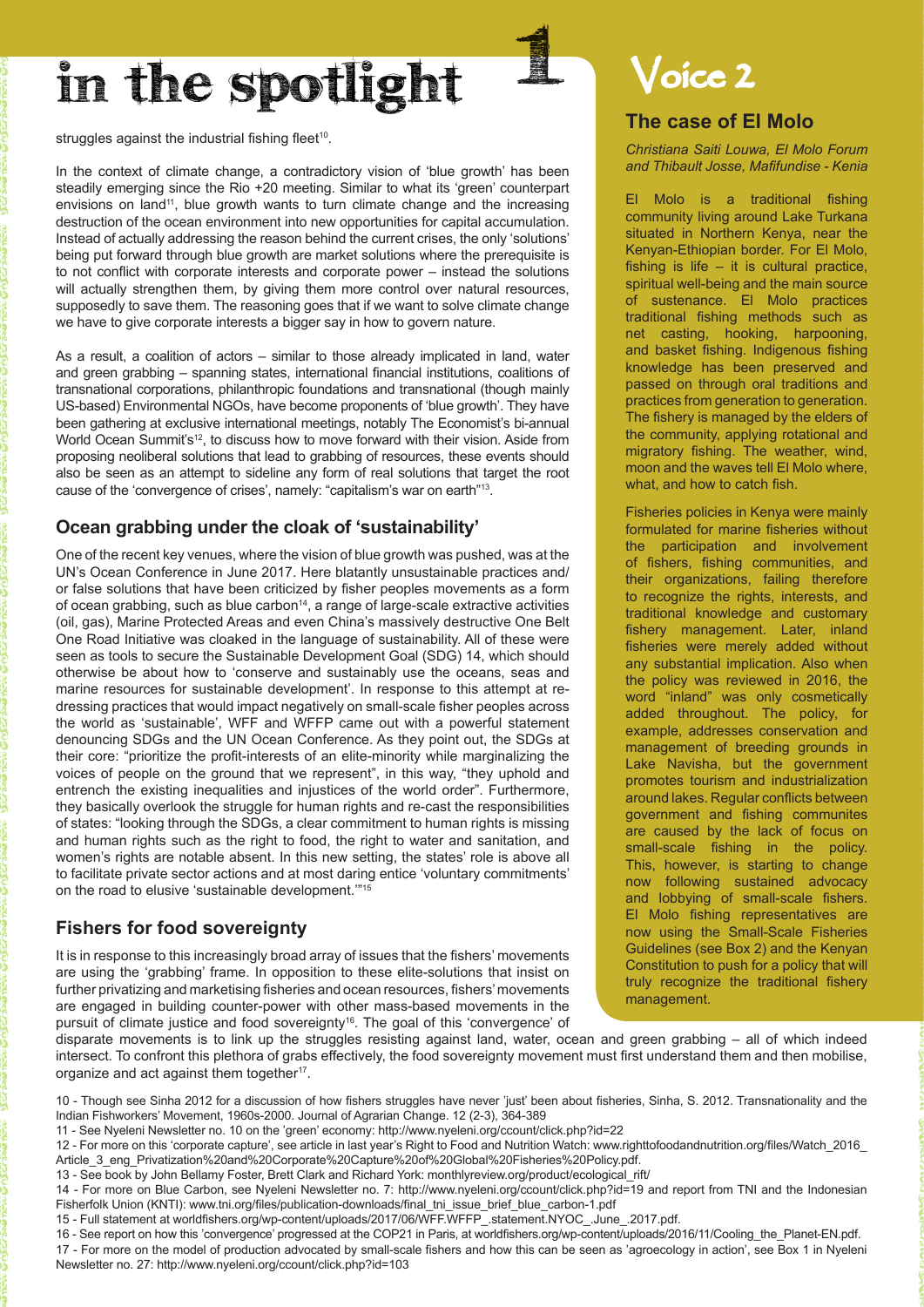

# **Struggle for traditional and customary land**

*Herman Kumare, National Fisheries Solidarity Movement (NAFSO), member of WFFP - Sri Lanka*

*"This is the land where we lived, this is the land where we will die."* Community member from Lahugala

On July 17th, 2010, Paanama people from 5 villages in Lahugala divisional secretariat in Ampara District were forcibly evicted from their 1200 acres of coastal lands and lagoons by unidentified masked persons who were equipped with machineguns. In nearby villages, around 365 acres of land was captured by the Air Force and demarcated with an electric fence, while additional 860 acres of land from three other neighbouring villages were captured by the Navy and also enclosed by a fence.

Later, the villagers have witnessed the development of a tourist resort "Paanama Lagoon Cabana" on the land from which they were dispossessed. The tourist resort is run by the Navy who also pockets the profit. The land acquired by the Air Force was turned into the Air Force base. Also, the areas acquired by the Air Force and Navy were connected with the Lahugala National Sanctuary, which is an elephant sanctuary area as well as a forest conservation area. In addition, the Navy has restricted and even banned fishing activities during daytime and night in some areas. The forcible displacement has affected the livelihood of 350 families who depend on paddy farming, fishing and traditional agricultural practice known as Chena cultivation. The villagers lost their entire source of income and their lifeline was cut.

In order to campaign against these land grabs and to demand the fulfillment of their human rights, the Paanama people established the Organization for Protection of Paanama Paththu (OPPP), in which National Fisheries Solidarity Movement (NAFSO) facilitated to form the same. On February 11, 2015, the Paanama people witnessed the first ever victory of their struggle – The Cabinet issued an order to release 340 acres among the 365 acres of land taken away by the Air Force.

However, the decision was not executed by the local authorities even after 13 months, thus anxiety was raised among the Paanama community who, then, decided to occupy their own land even without having legal backing. To date, 35 families have forcefully re-occupied their lands since 26th March 2016 and started cultivating the land.

By forcibly displacing the Paanama people, the Navy and Air Force have grabbed the people's traditional and customary land on the pretext of public purposes. However, the construction of Air Force base and hotels cannot be considered as public purposes. Further, present and past actions have confirmed that the Paanama coastal land grabbing is well organized and supported by government officials, and the forceful evictions have taken place with the knowledge of the Divisional Secretary, the Police, the Special Task Force, and the Navy and Air Force. Today, the OPPP continues to fight for their lost land by launching advocacy and lobby campaigns and taking legal actions. Specific actions such as determining and firming up land ownership documents are being undertaken as well as expanding the base of supporters within Sri Lanka and internationally.

# **Implementation of the international small-scale fisheries guidelines**

With the adoption of the Small-Scale Fisheries Guidelines (hereafter SSF Guidelines) by the Committee on Fisheries of the FAO, the importance and the contribution of smallscale fishers to livelihoods and food security, especially amongst some of the world's poorest and remote communities world-wide, have been acknowledged for the first time. Based on the international human rights standards, the SSF Guidelines are global in scope, holistic in its coverage, and apply to small-scale fisheries in all contexts, with a specific focus on the needs of smallscale fishing communities in developing countries.

Not only have small scale fishers themselves contributed to the drafting and the negotiation process of the Guidelines, they are currently playing a key role in spearheading the awareness-raising and implementation of the SSF Guidelines. During the last 16 months, the fisher folks belonging to the two international forums - World Forum of Fish Harvesters & Fish Workers (WFF) and World Forum of Fisher Peoples (WFFP) with the support of the International Collective in Support of Fishworkers (ICSF), Crocevia Centro Internazionale and Transnational Institute (TNI) organized 8 national level workshops and 3 sub-regional level workshops on the SSF Guidelines and their implementation. One of the key aspects was to raise awareness amongst organizations of smallscale fishers, fish workers and their communities through actions at local, national and sub-regional levels and to build their capacities to use the SSF Guidelines in pilot countries. Similarly, the Fisheries Working Group of the International Planning Committee for Food Sovereignty (IPC) has geared toward making the SSF Guidelines a vibrant tool for the small-scale fishers. The SSF Guidelines have been summarized, simplified, and translated into several languages such as Khmer, Vietnamese Laotian, Urdu, Sindhi and Kiswahili (Swahili). Many audio-visual materials and infographics have also been produced. Furthermore, in order to highlight the importance of gender in the sector, ICSF was commissioned to develop a Gender Implementation Guide which

involved the participation of the civil society and social movements.

The SSF Guidelines represent a real milestone for millions of women and men fishers who are working and depend on the small-scale fisheries sector. Not only Civil Society

Organisations, but Governments should also implement the SSF Guidelines and contribute toward progressive realization of the right to adequate food. One positive example is Tanzania. Acknowledging the importance of the sector, Government of Tanzania has recently pledged to use the SSF Guidelines as a tool to fight hunger and eradicate poverty and committed to include the SSF Guidelines within the national regulatory framework.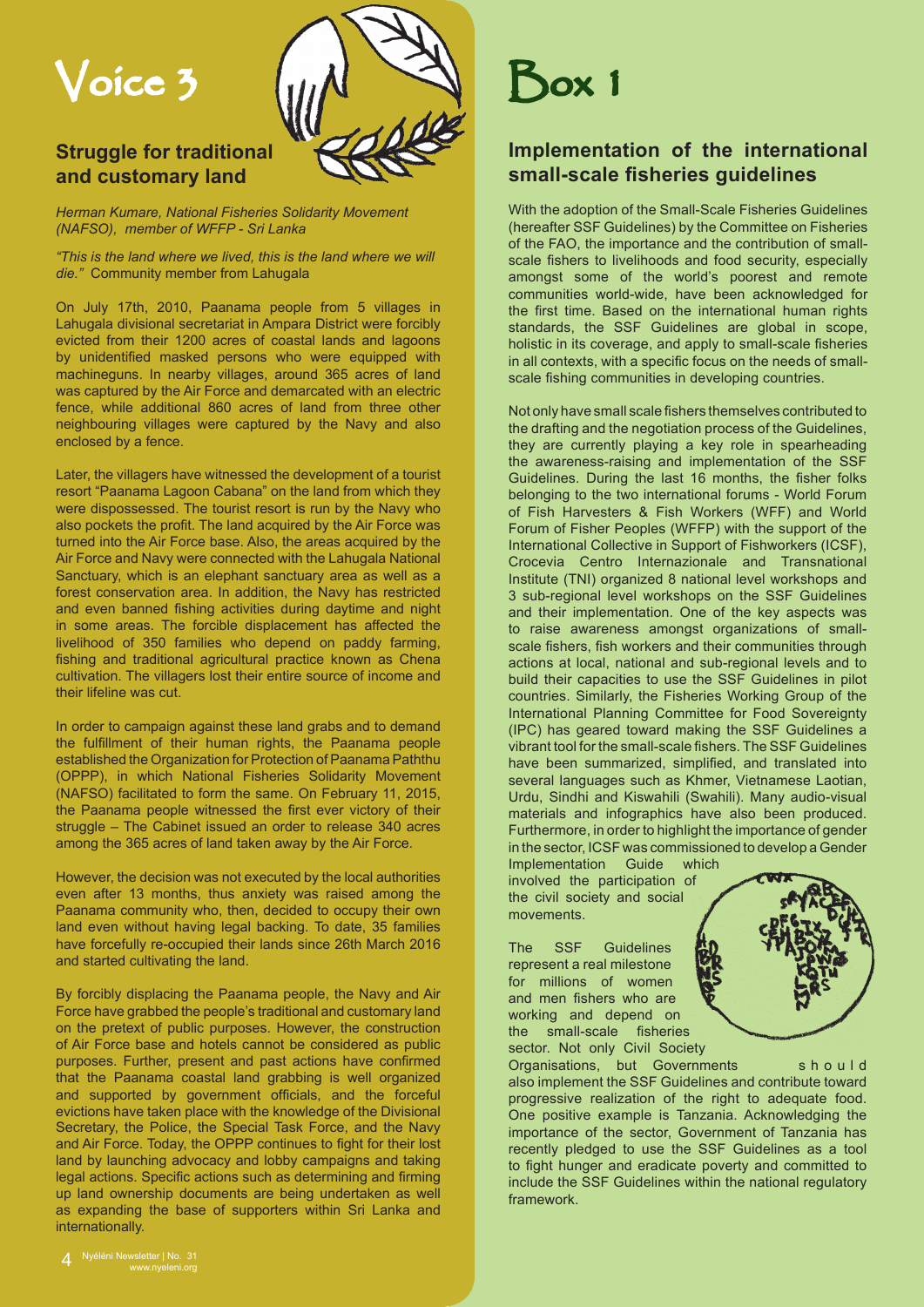# Box 2

# **The UN Oceans Conference - Who's Oceans Conference?**

On 5-9 June 2017, the Governments of Fiji and Sweden cohosted the high-level UN Oceans Conference at the United Nations Headquarters in New York. The aim was to support the Implementation of Sustainable Development Goal (SDG) 14: Conserve and sustainably use the oceans, seas and marine resources for sustainable development. Almost regardless of where we look, the outcomes are presented as a great success, and if you dare to question this you better be prepared to confront hegemony. So let's start preparing.

Already in advance of the conference, the World Forum of Fisher Peoples (WFFP) and the World Forum of Fish Harvesters and Fish Workers (WFF) explained the lack of democratic involvement in the process of developing the SDGs, and concluded that "the process of developing the SDGs have, at best, left the global fisher movements [WFFP and WFF]… at the fringe of participation, while providing influential space for the corporate sector and large NGOs to inform the goals throughout the process"(More on the statement in Box 3). It is therefore not a surprise that a clear commitment to human rights - when looking at SDG14 - is notably absent, whereas the emphasis on the need for more natural science, marine technology, macro-economic development, and Marine Protected Areas is prominent.

So what kind of 'game changer' - as expressed by the UN chief of Economic and Social Affairs, Wu Hongbo - was this conference? Was it about a fundamental change in the way the political and economic elites govern and control oceans resources? Or was it an opportunity to change gear and do more of the same but with accelerated determination?

By looking at the two main and official outcomes of the conference - the Call for Action<sup>1</sup> and the 1372 Voluntary Committments<sup>2</sup> – we get very close the answer.

The call itself is made up of a list of 22 specific calls of which one addresses small-scale fisheries specifically: "(o) Strengthen capacity building and technical assistance provided to smallscale and artisanal fishers in developing countries, to enable and enhance their access to marine resources and markets..." There is, however, no indication on how to get there and the choice of words makes this call open for any interpretation. As explained elsewhere by the WFFP3 , this is an open door for privatisation of fisheries and dispossession of small-scale fishing

communities. In addition, this specific call is only for developing countries; this is deeply problematic considering small-scale fishing communities are confronted with the same threats all over the world. The Call for Action will be tabled for endorsement at the seventy first session of the UN General Assembly.

Of the no-less-than 1372 Voluntary Commitments made predominantly by governments, corporations and international conservation organisations, 240 are claimed to target SDG14b: "Provide access for small-scale artisanal fishers to marine resources and markets". While these commitments might in fact target 14b, it is again important to look at how? It is noteworthy that only a handful of these addresses the International Guidelines for Securing Sustainable Small-scale Fisheries, the by far most comprehensive international instrument on small-scale fisheries endorsed by the United Nations Food and Agricultural Organisation in 2014.

Taking a look at the webcastings and official report<sup>4</sup> of the conference brings us even closer to the answer. The emphasis on Marine Protected Areas, Blue Economy and Marine Spatial Planning – to mention a few key themes - is pronounced, whereas the lack of emphasis on the SSF Guidelines and a Human Rights Based approach to small-scale fisheries is the exact opposite. To some this might seem shocking; to others it is what could be expected. But what we can conclude is that Heads of State and Government and High Level Representatives have agreed to yet another Call for Action and opened the door far and wide for non-stake actors to inform and provide funding for the Voluntary Commitments aimed at implementing SDG14.

So maybe Wu Hongbo is absolutely correct when he said the conference would be a 'game changer'. The implementation process of SDG14 - through a vague call for action and voluntary commitments - is handed over to powerful non-state actors with enough capital and human resources. This handing over of sovereignty from the United Nations bodies to the transnational corporations started close to 20 years ago, but the SDG on Oceans opens up a new chapter for unprecedented corporate capture of oceans governance.

For this reason, WFF and WFFP issued a "Statement on the SDGs and the UN's Ocean Conference" to expose this biased scenario that populated the Conference. Below you can read what are the way ahead in their struggles!

- 1 https://oceanconference.un.org/callforaction; 2 https://oceanconference.un.org/commitments/
- 3 http://worldfishers.org/wp-content/uploads/2016/12/SSFG-Human\_Rights\_vs\_Property\_Rights-EN.pdf
- 4 http://www.un.org/ga/search/view\_doc.asp?symbol=A/CONF.230/14&Lang=E

Tashunka Witko, 1840 –1877

# **Welcome to the new members of the Nyéléni newsletter Editorial Board:**

**\****The Alliance for Food Sovereignty in Africa* (AFSA) ioined the EB in june, for more info check the website http://afsafrica.org/home/what-is-afsa/

**\*** *The World Forum of Fisher Peoples* (WFFP) joined the EB in August, for more info check the website http://worldfishers.org/about-us/